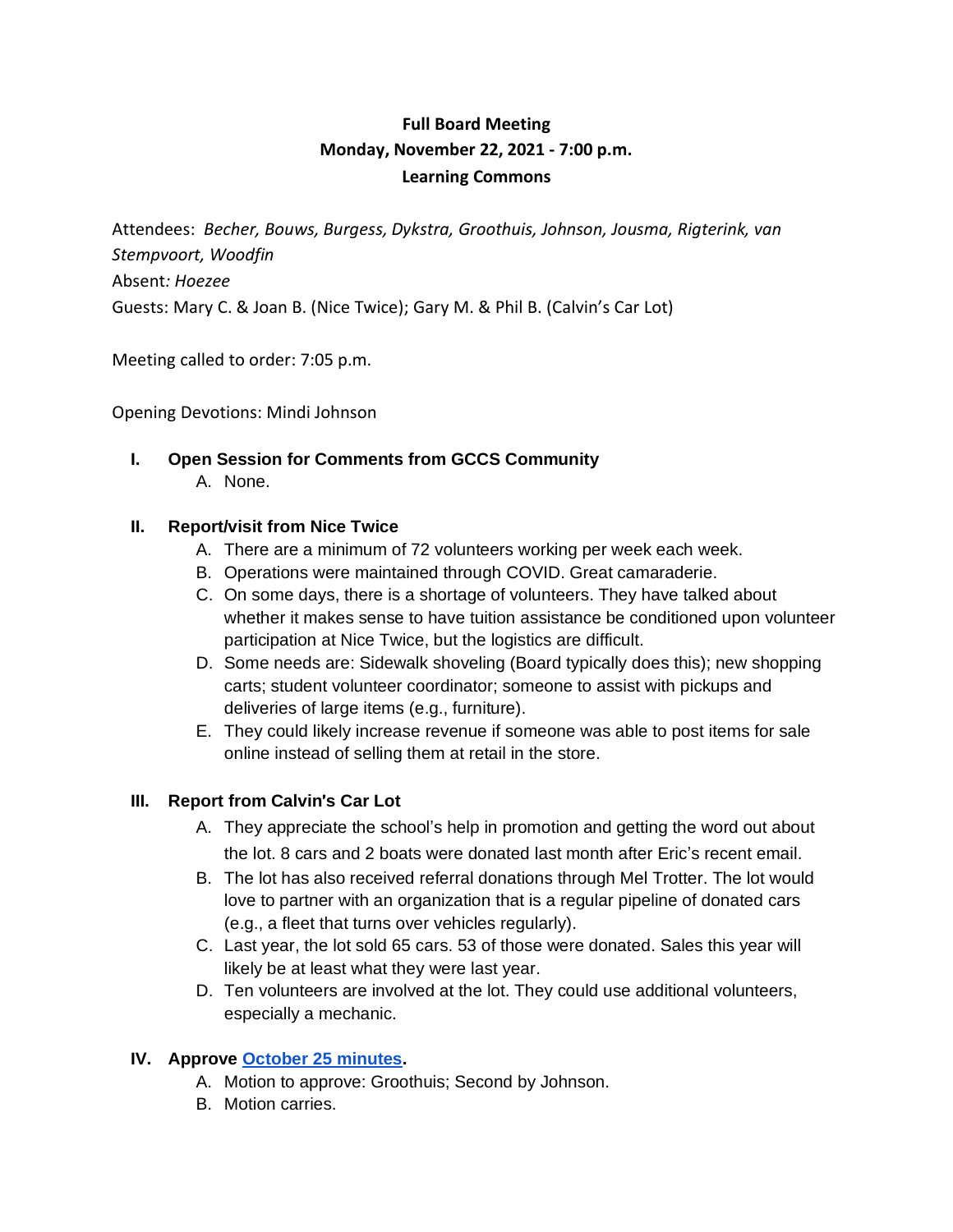C. Discussion regarding minutes approval process.

## **V. Celebration of Successes and Blessings**…

- A. Compass is being published. First one published since Eric has been HOS.
- B. High school play went successfully.
- C. Successful host of middle school music solo and ensemble program.
- D. Forecast looks good for the three-stage Christmas program for elementary school.

## **VI. Board Report** - Eric Burgess

- A. COVID updates
	- 1. We are currently at the highest number of COVID cases that we have yet had (16 active students), but we have been able to keep more healthy kids in school.
	- 2. Discussion regarding potential dissemination of KCHD's protocol allowing close contacts to take COVID tests ("Test to Stay") instead of being quarantined for ten days after close contact.
- B. Shared Time staffing
	- 1. Review of current status of shared time staffing.
		- a) GCCS has participated in this with GRPS for quite some time. Most of the other area private schools participate in this, as well.
		- b) Overview of pros and cons of this arrangement.
	- 2. Overview of other potential partners for shared time staffing.
		- a) GRCS has switched from GRPS to Brighton as a shared-time partner, and other private schools are considering a similar switch.
		- b) Eric has begun conversations with potential partners and our current shared time staff about a potential switch. The school may need to make the decision by January or March 2022.
- C. Campaign for the Future
	- 1. Status update from Eric regarding potential initial interest and plans.
	- 2. Campaign advisory team is meeting again next week.
	- 3. Overview of potential timeline for campaign and committees/teams necessary.

### **VII. Committee Reports**

- A. Executive committee (standing): November 16 minutes
- B. GCCS Foundation Board (standing): Jim B. -
- C. Curriculum Council (staff): Tami R., Dinorah D. -
- D. Financial Sustainability (task force): Heather H., Becki Bykerk
- E. Campaign for the Future (task force): Rob G. -
- F. Policy Committee (task force): Mindi, Lisa J. Lisa will be converting the board governance presentation into something that can be posted to the website.

### **VIII. Miscellaneous Matters**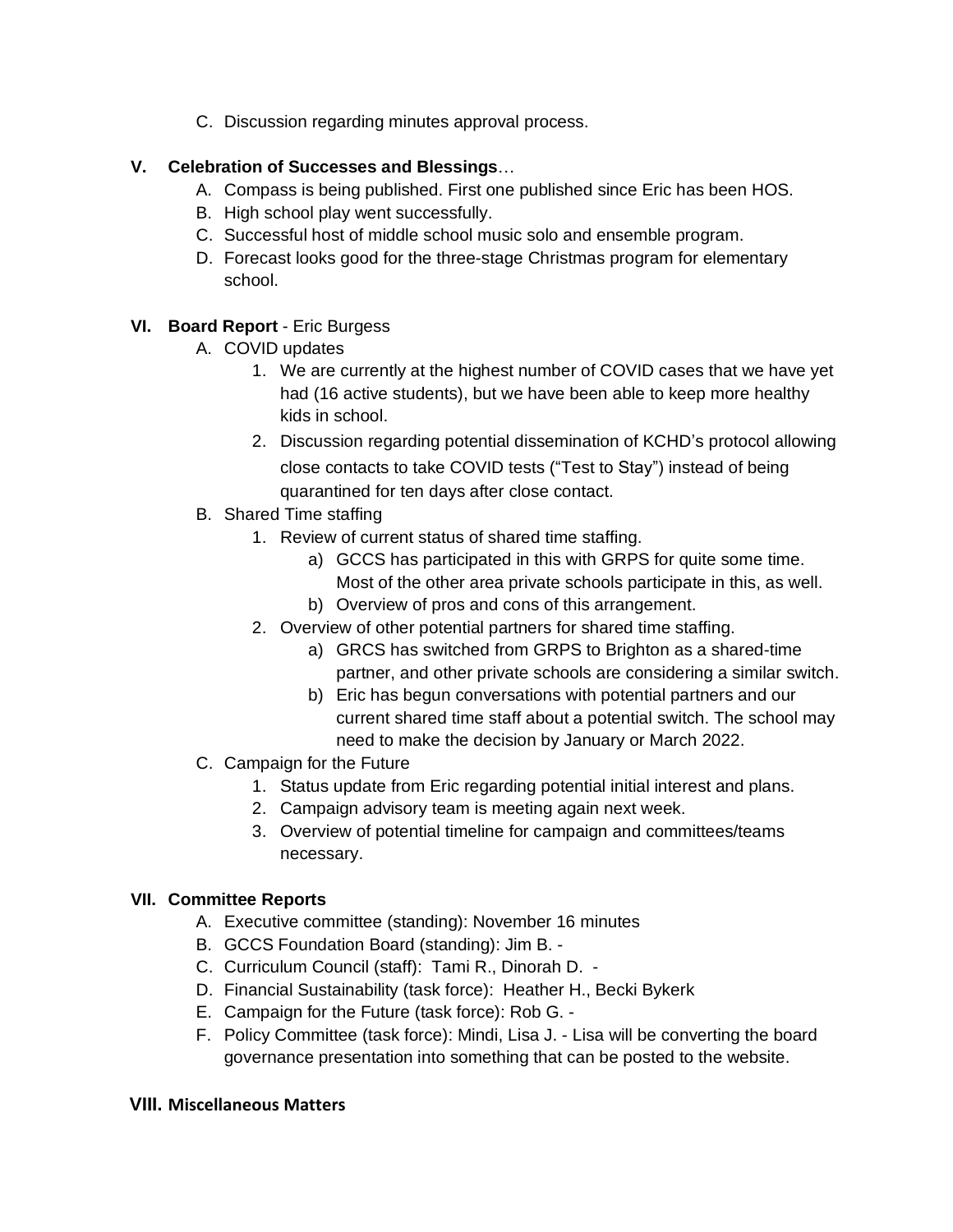- A. Confirmation of approval of COVID protocols following Christmas break.
	- 1. Motion by Mindi Johnson via email on November 18, 2021 to approve the following as the GCCS policy for COVID protocols after Christmas break:
		- a) The Kent County Health Department recently communicated the following to school leaders:
		- b) "The public health order requiring facial covering use in PreK through 6th grade was written to expire 60 days after the vaccine is made available for 5 to 11 year olds. This means the order will expire during the Christmas - New Year holiday break and before kids return to school in Kent County on January 3rd. At that time, decisions about facial covering policies will belong to the school districts and to the leadership of the private and parochial schools."
		- c) Our plan after Christmas break at GCCS is to not require facial coverings at school for JK - 12th graders (except on school buses, as long as the CDC order for public transportation remains in effect) and to leave this decision up to our staff and families.
		- d) Also, as we have previously communicated regarding vaccines for COVID, GCCS believes that the decision to get a COVID vaccination is a family decision. The school will not require COVID vaccinations for attendance at school or for participation in school-related events.
		- e) As we have sought to do throughout the pandemic, GCCS will create a learning environment at school where students are respecting the choices of each family and where students respect one another. We continue to work together as a community of faith and learning to partner with families in order to equip students to serve and glorify God with their lives.
	- 2. Motion seconded by Jim Becher.
	- 3. Discussion and votes recorded by email on November 18, 2021. Motion carried.

## **IX. Executive Session**

- A. Motion to enter executive session at 9:05 pm: Motion by Dykstra, second by Johnson. Motion carries.
- B. Motion to leave executive session at 9:40 pm: Motion by Groothuis; second by Becher. Motion carries.